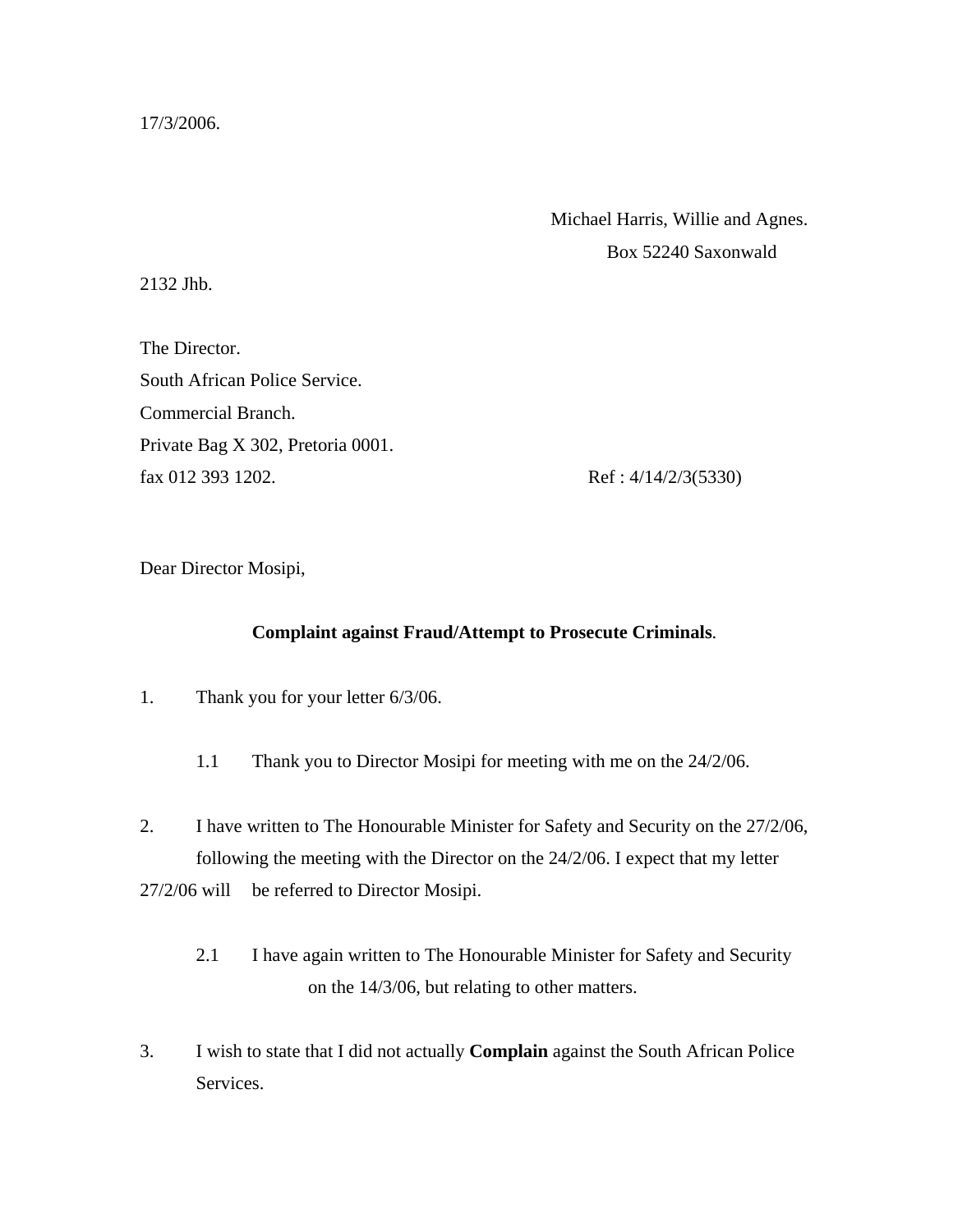As I said to Director Mosipi when we met on the 24/1/06 - although I did always intend to write to the Honourable Minister of Police, I was waiting to first obtain Information about what the **Police** had done about Subpoenaing all the documents from this bank that I have always said will simply **prove** the Crime/s. I was also waiting for some sort of 'feed-back' from the **Police**, and from the NDPP/SCCU.

 3.1 I **Complained** to the Honourable Minister of Finance about the Public Accountants' and Auditors Board. In fact I have been in written communication with the Office of the Honourable Minister of Finance since 2001, continually asking for help because of the **"Corruption"** by **CA**'s and the Office of the PAAB's reluctance to discipline their Members.

 3.1.1 The Office of the Honourable Minister of Finance wrote to me on the 27/1/06 to tell me that my letter 12/1/06 addressed to the Honourable Minister of Finance would be forwarded to the The Honourable Minister for Safety and Security.

 3.1.1.1 I understood that it was then that Director Mosipi became involved, after the Office of the The Honourable Minister for Safety and Security received my letter 12/1/06 to the Honourable Minister of Finance.

4. I have never been able to understand why none of the **Police Cases** went on to be Prosecuted.

 4.1 Especially CAS 1055/12/2000 when supported by CAS 924/12/2001 and CAS 449/11/2002 and the Valuation for R750,000-00 for the Buccleuch property which had been 'placed' by Hartard/Property Mart for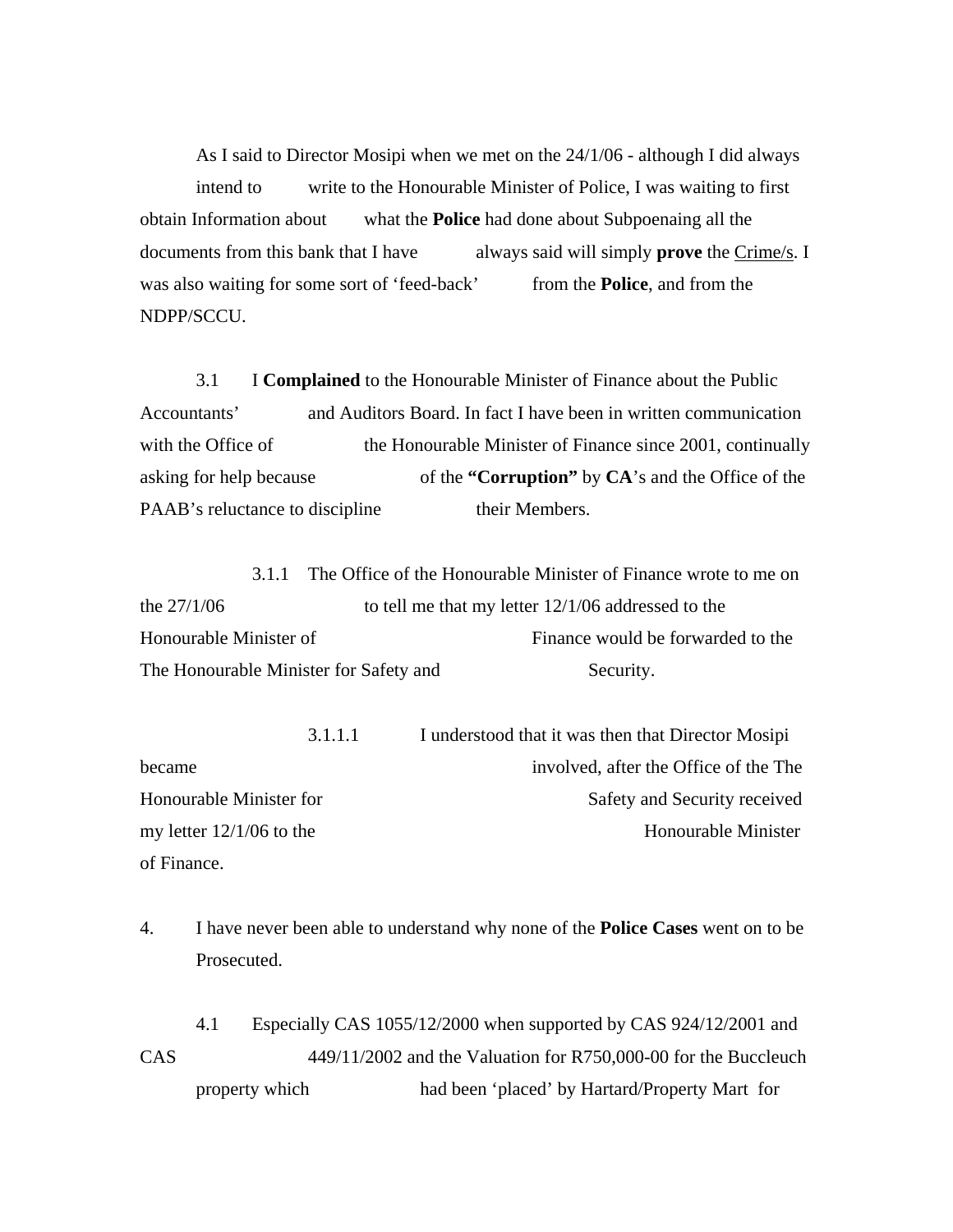R200,000-00, when the bonds on this property were for over R600,000-00. And when Hartard took the original Court document which he said referred to a zoning of Res 1 when he knew it was zoned as Res 3, and so did this bank. Even here I asked the **Police** and I asked the NDPP and the SCCU and the Director of the CB Johannesburg to please just get the

 original document from Hartard which will **prove** the Crime. I was told by the **Police**, in my flat, my home at that time, in February 2004 that they would do it. I heard nothing more.

 4.2 I do intend to continue to approach the Office of the NDPP to at the very least obtain a proper Report as to why the Magistrate's **Report**, the Master's letter and all these **Police Cases** have come to 'naught'.

5. I am not at all satisfied with the way that the NDPP Pretoria and Johannesburg, and the SCCU Pretoria and Johannesburg have not Prosecuted. Especially after Magistrate Raath and the Master of the High Court said what they did say about **Fraud**.

 5.1 I am confused and I am not able to understand Mr Magson's role when he was working with Advocate Wolfaardt, and why the bank was never made to produce the documents that I say will **prove** the Crime/s, yet Inspector Pilane was so keen to get them; a subpoena was issued; the bank was told to appear at a Hearing on the 20/11/2001 together with all documentation.

 5.1.1 I did supply Director Mosipi with a copy of page 75 of the Court Record Enquiry ME Harris, before Magistrate Raath, where the bank has written in a member of Memeo:

 **"22/10/2001 Subpoena received for us to appear at a hearing on 20/11/2001 together with all documentation."**